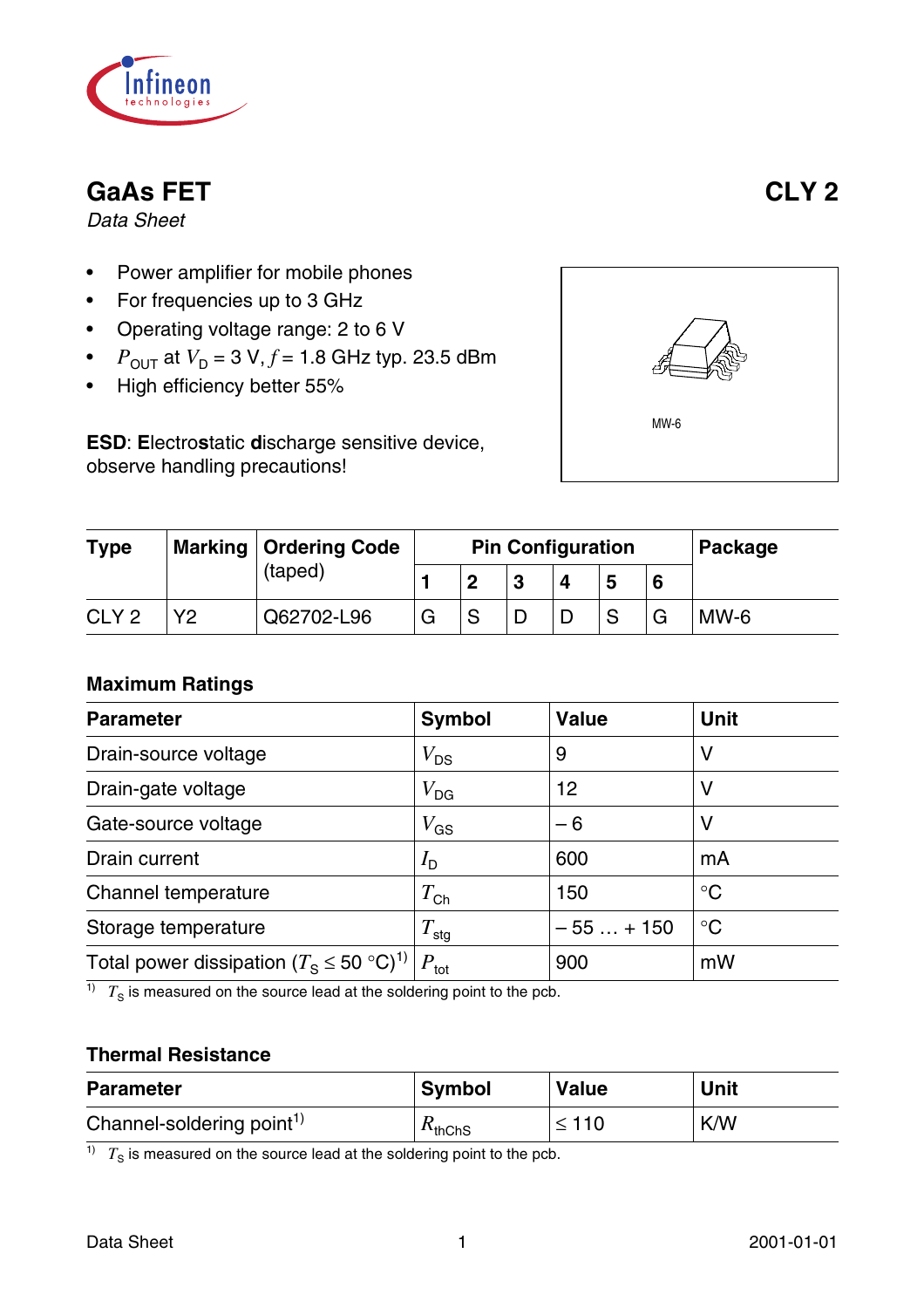

#### **Electrical Characteristics**

 $T_A = 25$  °C, unless otherwise specified.

| <b>Characteristics</b>             | <b>Symbol</b>                                      |        | <b>Limit Values</b> |        | Unit | <b>Test Conditions</b>                                                  |
|------------------------------------|----------------------------------------------------|--------|---------------------|--------|------|-------------------------------------------------------------------------|
|                                    |                                                    | min.   | typ.                | max.   |      |                                                                         |
| Drain-source<br>saturation current | $I_{\text{DSS}}$                                   | 300    | 450                 | 650    | mA   | $V_{DS}$ = 3 V, $V_{GS}$ = 0 V                                          |
| Drain-source pinch-<br>off current | $I_{D(p)}$                                         |        | 5                   | 50     | μA   | $V_{DS}$ = 3 V, $V_{GS}$ = -3.8 V                                       |
| Gate pinch-off current             | $I_{\text{G}(\underline{\underline{\mathsf{p}}})}$ |        | 5                   | 20     | μA   | $V_{DS}$ = 3 V, $V_{GS}$ = -3.8 V                                       |
| <b>Pinch-off Voltage</b>           | $V_{\text{GS(p)}}$                                 | $-3.8$ | $-2.8$              | $-1.8$ | V    | $V_{DS}$ = 3 V, $I_D$ = 50 $\mu$ A                                      |
| Small Signal Gain <sup>1)</sup>    | G                                                  |        | 15.5                |        | dB   | $V_{DS}$ = 3 V, $I_D$ = 180 mA,<br>$f = 1.8$ GHz, $P_{IN} = -5$ dBm     |
| Small Signal Gain <sup>2)</sup>    | $\overline{G}$                                     |        | 14.5                |        | dB   | $V_{DS}$ = 3 V, $I_D$ = 180 mA,<br>$f = 1.8$ GHz, $P_{IN} = -5$ dBm     |
| <b>Output Power</b>                | $P_{\rm O}$                                        | 22.5   | 23.5                |        |      | dBm $ V_{DS}$ = 3 V, $I_D$ = 180 mA<br>$f = 1.8$ GHz, $P_{IN} = 10$ dBm |
| 1 dB-Compression<br>Point          | $P_{1 \text{ dB}}$                                 |        | 23.5                |        |      | dBm $ V_{DS}$ = 3 V, $I_D$ = 180 mA,<br>$f = 1.8$ GHz                   |
| 1 dB-Compression<br>Point          | $P_{1 \text{ dB}}$                                 |        | 27.0                |        |      | dBm $ V_{DS} = 5 V$ , $I_D = 180$ mA,<br>$f = 1.8$ GHz                  |
| <b>Power Added</b><br>Efficiency   | <b>PAE</b>                                         |        | 55                  |        | $\%$ | $V_{DS}$ = 3 V, $I_D$ = 180 mA,<br>$f = 1.8$ GHz, $P_{IN} = 10$ dBm     |
| Noise figure                       | NF                                                 |        | 1.48                |        | dB   | $V_{DS}$ = 3 V, $I_D$ = 180 mA,<br>$f = 1.8$ GHz                        |

 $1)$  Matching conditions for maximum small signal gain (not identical with power matching conditions!).

 $^{2)}$  Power matching conditions:  $f$  = 1.8 GHz; Source Match:  $G_{\rm MS}$ : MAG = 0.74, ANG 132°; Load Match:  $G_{\rm ML}$ : MAG 0.61, ANG –  $153^{\circ}$ .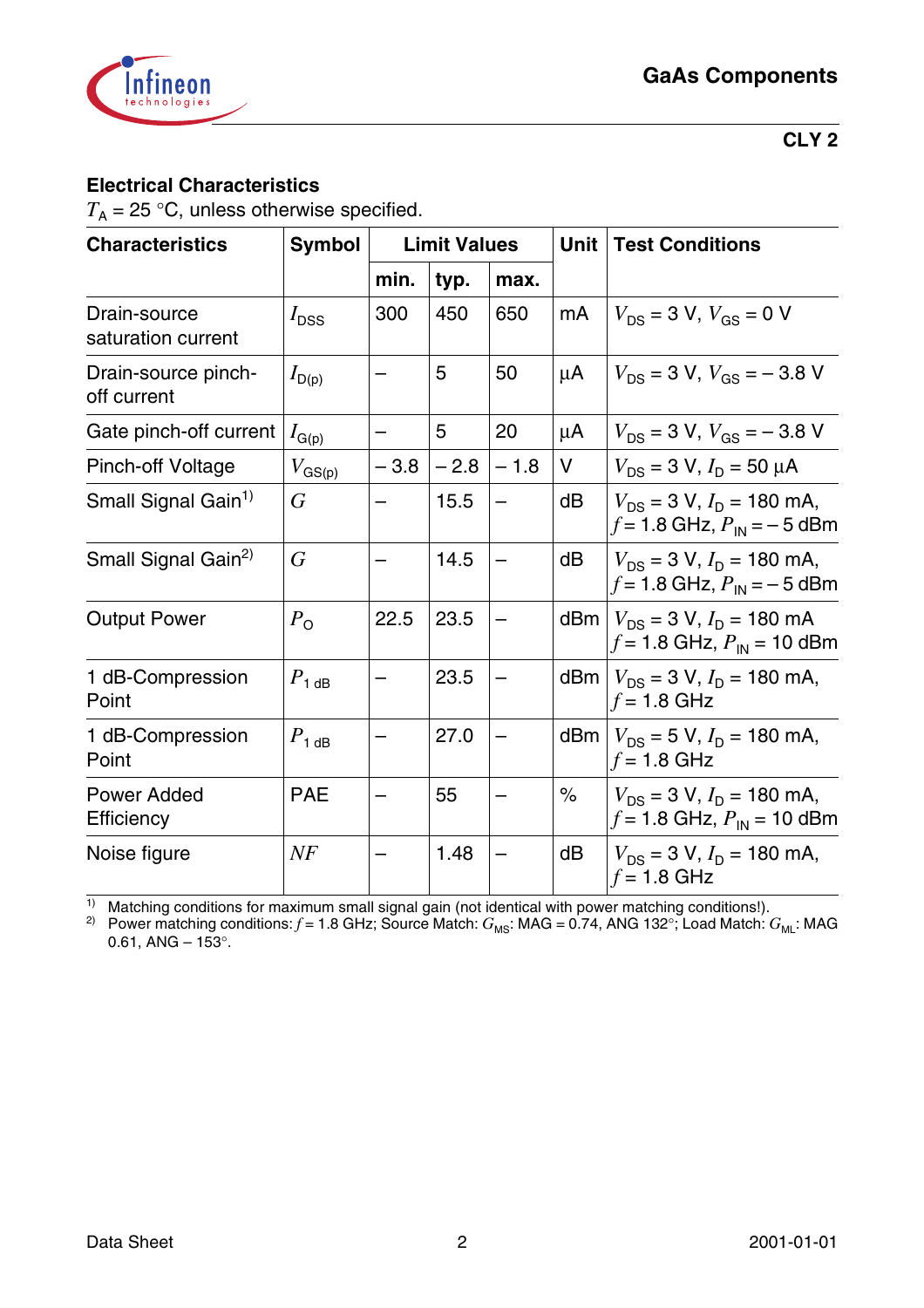



## **Compression Power vs. Drain-Source**

**Voltage**,  $f = 1.8$  GHz;  $I_{DS} = 0.5 \times I_{DSS}$ 



### **Output Characteristics**

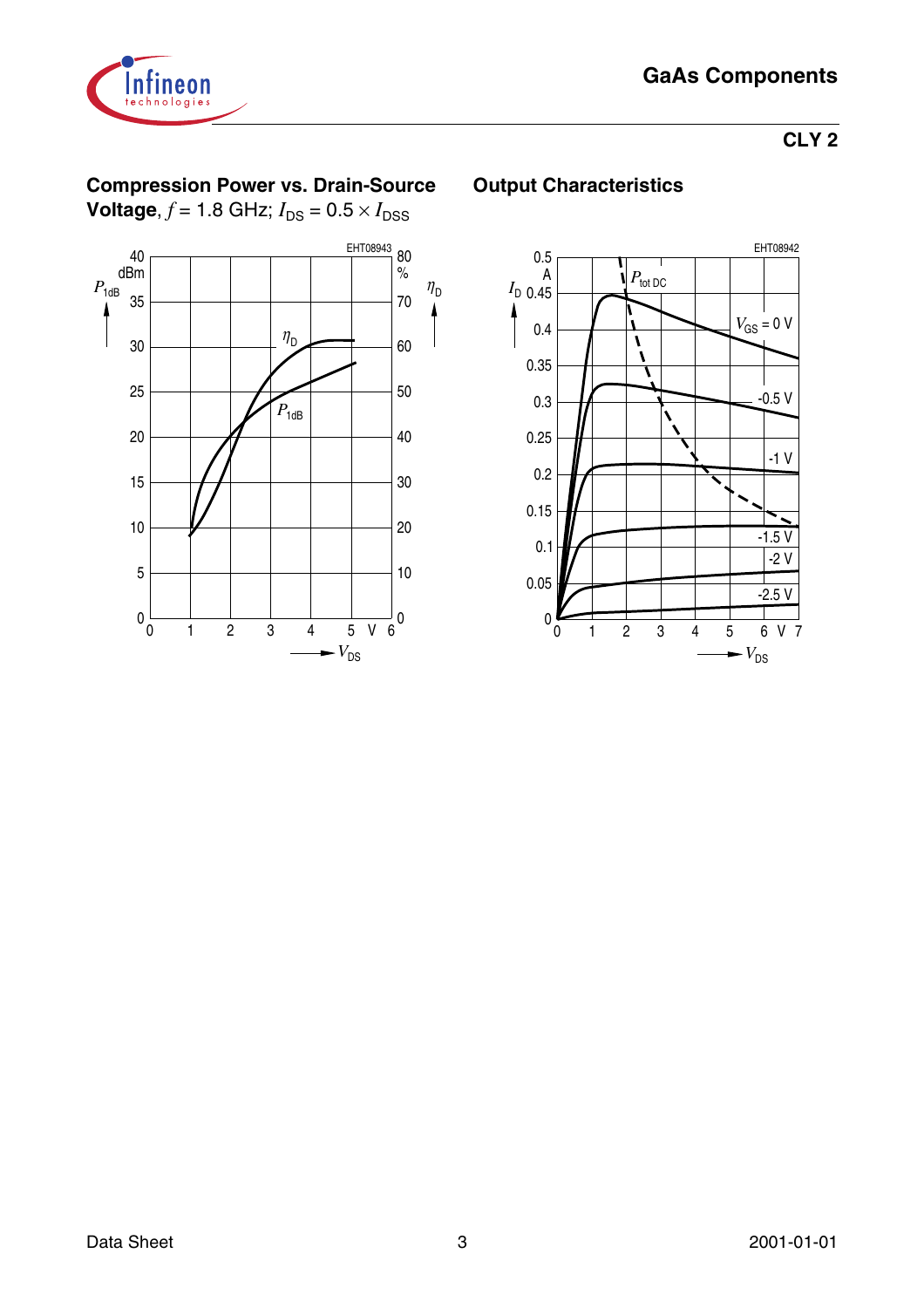

## **Typ. Common Source S-Parameters and Noise Data**

 $V_{DS}$  = 3 V,  $I_D$  = 180 mA,  $Z_0$  = 50 Ω

| $\boldsymbol{f}$ |            | <b>S11</b> |            | <b>S21</b> | <b>S12</b> |            | <b>S22</b> |            |
|------------------|------------|------------|------------|------------|------------|------------|------------|------------|
| GHz              | <b>MAG</b> | <b>ANG</b> | <b>MAG</b> | <b>ANG</b> | <b>MAG</b> | <b>ANG</b> | <b>MAG</b> | <b>ANG</b> |
| 0.100            | 0.99       | $-12.0$    | 9.17       | 171.6      | 0.007      | 83.3       | 0.15       | $-16.6$    |
| 0.150            | 0.99       | $-17.9$    | 9.11       | 167.4      | 0.011      | 80.8       | 0.16       | $-24.2$    |
| 0.200            | 0.98       | $-23.7$    | 9.01       | 163.4      | 0.014      | 77.6       | 0.16       | $-31.2$    |
| 0.250            | 0.97       | $-29.5$    | 8.89       | 159.3      | 0.017      | 74.7       | 0.16       | $-39.0$    |
| 0.300            | 0.96       | $-35.1$    | 8.75       | 155.4      | 0.021      | 72.4       | 0.16       | – 45.9     |
| 0.400            | 0.94       | $-46.0$    | 8.40       | 147.8      | 0.026      | 67.0       | 0.17       | $-58.2$    |
| 0.500            | 0.92       | $-56.4$    | 8.03       | 140.7      | 0.031      | 62.5       | 0.18       | $-69.2$    |
| 0.600            | 0.89       | $-66.2$    | 7.61       | 134.1      | 0.036      | 58.0       | 0.18       | $-79.0$    |
| 0.700            | 0.86       | $-75.4$    | 7.22       | 128.0      | 0.039      | 54.4       | 0.19       | $-87.0$    |
| 0.800            | 0.84       | $-84.1$    | 6.82       | 122.3      | 0.043      | 51.2       | 0.20       | $-94.2$    |
| 0.900            | 0.82       | $-92.1$    | 6.45       | 117.2      | 0.045      | 48.3       | 0.20       | $-100.4$   |
| 1.000            | 0.80       | $-99.7$    | 6.10       | 112.3      | 0.048      | 46.1       | 0.21       | $-105.3$   |
| 1.200            | 0.77       | $-113.6$   | 5.45       | 103.6      | 0.052      | 41.8       | 0.22       | $-115.1$   |
| 1.400            | 0.74       | $-125.9$   | 4.92       | 95.8       | 0.055      | 38.6       | 0.23       | $-122.9$   |
| 1.500            | 0.73       | $-131.5$   | 4.71       | 92.1       | 0.056      | 37.2       | 0.23       | $-125.7$   |
| 1.600            | 0.72       | $-137.1$   | 4.48       | 88.5       | 0.057      | 36.2       | 0.24       | $-129.4$   |
| 1.800            | 0.72       | $-147.4$   | 4.10       | 81.7       | 0.059      | 34.0       | 0.25       | $-135.0$   |
| 2.000            | 0.71       | $-157.2$   | 3.77       | 75.0       | 0.060      | 31.9       | 0.26       | – 139.7    |
| 2.200            | 0.71       | $-165.3$   | 3.47       | 68.8       | 0.062      | 31.2       | 0.27       | $-143.0$   |
| 2.400            | 0.71       | $-173.3$   | 3.19       | 63.0       | 0.063      | 29.7       | 0.29       | – 147.2    |
| 2.500            | 0.71       | $-177.4$   | 3.06       | 60.1       | 0.063      | 28.9       | 0.29       | $-150.0$   |
| 3.000            | 0.72       | 165.7      | 2.52       | 47.2       | 0.065      | 28.4       | 0.32       | $-159.7$   |
| 3.500            | 0.74       | 151.7      | 2.12       | 36.4       | 0.066      | 29.7       | 0.36       | $-167.5$   |
| 4.000            | 0.76       | 139.9      | 1.85       | 26.5       | 0.073      | 30.6       | 0.39       | $-173.1$   |
| 4.500            | 0.78       | 127.4      | 1.61       | 15.3       | 0.078      | 28.2       | 0.42       | 179.2      |
| 5.000            | 0.79       | 116.7      | 1.43       | 4.6        | 0.085      | 24.0       | 0.45       | 174.3      |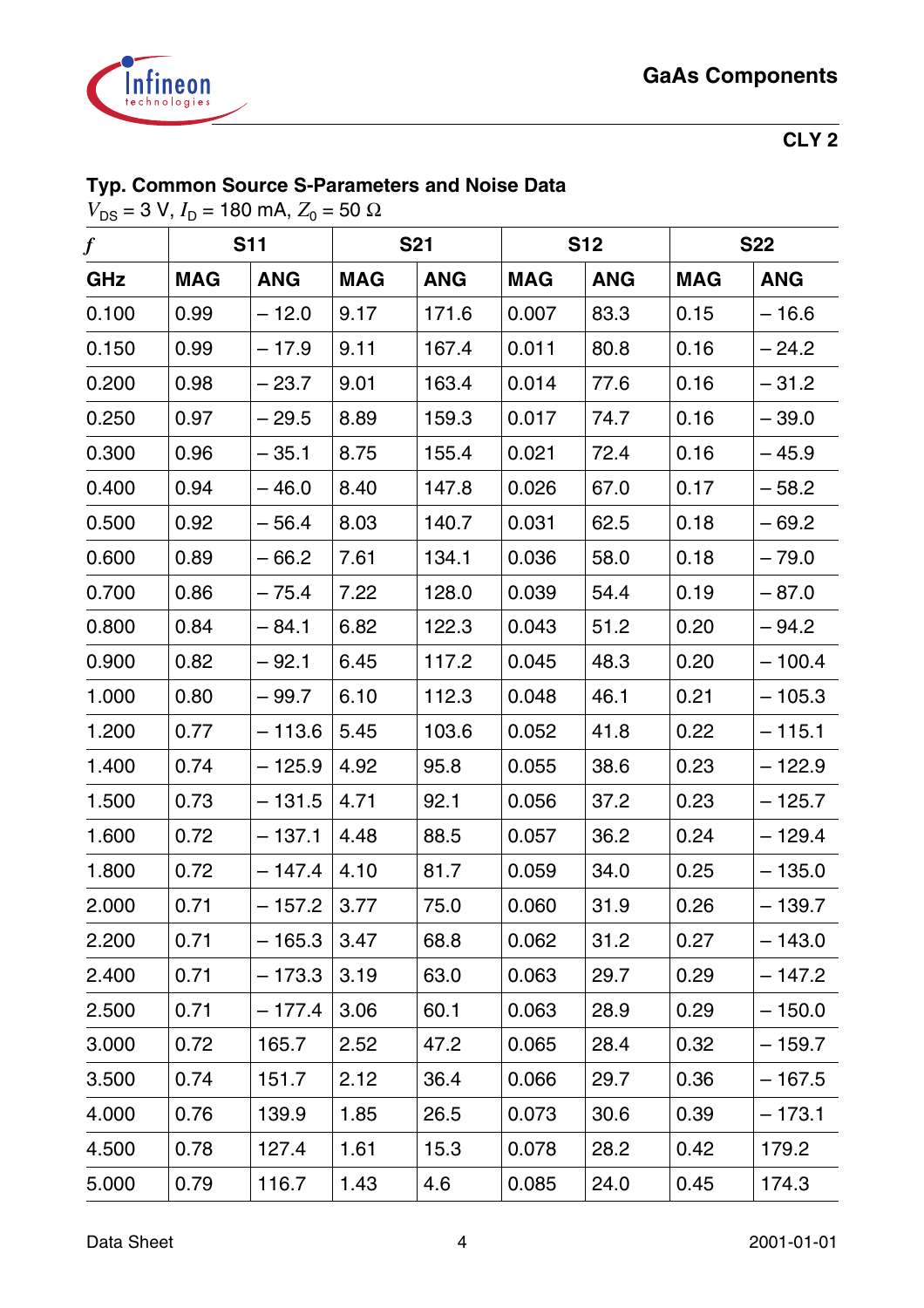

## **Typ. Common Source S-Parameters and Noise Data** (cont'd)

 $V_{DS}$  = 3 V,  $I_D$  = 180 mA,  $Z_0$  = 50 Ω

|       | <b>S11</b> |            | <b>S21</b> |            | <b>S12</b> |            | <b>S22</b> |            |
|-------|------------|------------|------------|------------|------------|------------|------------|------------|
| GHz   | <b>MAG</b> | <b>ANG</b> | <b>MAG</b> | <b>ANG</b> | <b>MAG</b> | <b>ANG</b> | <b>MAG</b> | <b>ANG</b> |
| 5.500 | 0.80       | 106.3      | 1.23       | $-5.9$     | 0.085      | 20.9       | 0.49       | 167.8      |
| 6.000 | 0.83       | 97.1       | 1.06       | $-14.8$    | 0.087      | 17.7       | 0.52       | 160.9      |

| £<br>J     | min  | opt        |            | $R_{N}$ | $r_{\rm N}$ |
|------------|------|------------|------------|---------|-------------|
| <b>GHz</b> | dB   | <b>MAG</b> | <b>ANG</b> | 73      |             |
| 0.9        | 0.79 | 0.564      | 61         | 13.4    | 0.267       |
| 1.8        | 1.47 | 0.585      | 99         | 13.6    | 0.272       |

Additional S-Parameter and noise data available on data disc!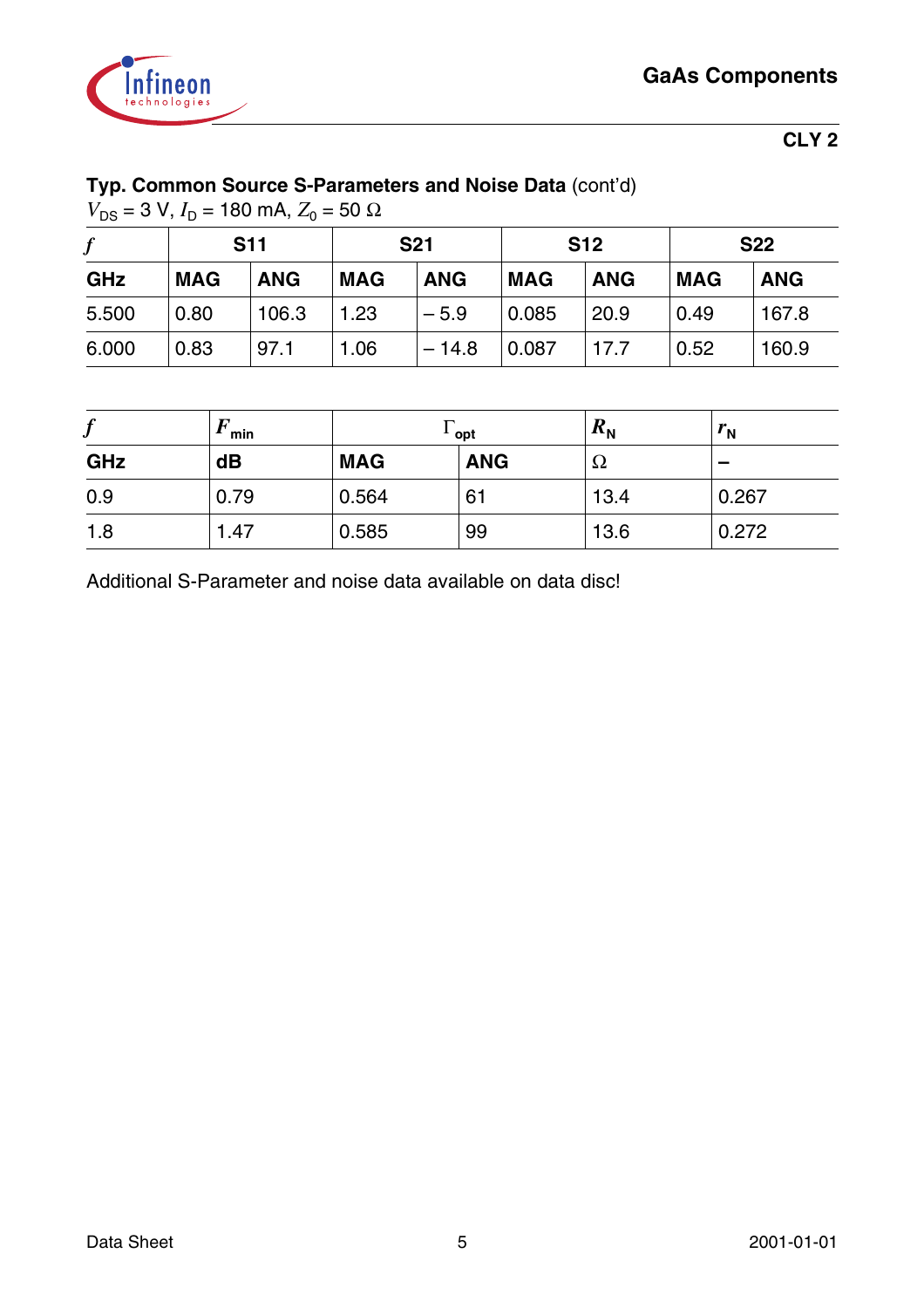

## **Typ. Common Source S-Parameters and Noise Data**

 $V_{DS}$  = 5 V, *I*<sub>D</sub> = 180 mA, *Z*<sub>0</sub> = 50 Ω

| $\boldsymbol{f}$ |            | <b>S11</b> |            | <b>S21</b> | <b>S12</b> |            | <b>S22</b> |            |
|------------------|------------|------------|------------|------------|------------|------------|------------|------------|
| GHz              | <b>MAG</b> | <b>ANG</b> | <b>MAG</b> | <b>ANG</b> | <b>MAG</b> | <b>ANG</b> | <b>MAG</b> | <b>ANG</b> |
| 0.100            | 0.99       | $-12.3$    | 9.30       | 171.3      | 0.007      | 83.1       | 0.27       | $-10.8$    |
| 0.150            | 0.99       | $-18.4$    | 9.23       | 166.9      | 0.010      | 80.0       | 0.27       | $-15.8$    |
| 0.200            | 0.98       | $-24.3$    | 9.13       | 162.8      | 0.014      | 77.2       | 0.26       | $-20.4$    |
| 0.250            | 0.97       | $-30.3$    | 9.00       | 158.5      | 0.017      | 73.6       | 0.26       | $-25.7$    |
| 0.300            | 0.96       | $-36.1$    | 8.85       | 154.6      | 0.020      | 71.1       | 0.26       | $-30.5$    |
| 0.400            | 0.94       | $-47.2$    | 8.48       | 146.7      | 0.026      | 65.8       | 0.26       | $-39.2$    |
| 0.500            | 0.91       | $-57.8$    | 8.08       | 139.4      | 0.030      | 61.0       | 0.25       | $-47.7$    |
| 0.600            | 0.89       | $-67.8$    | 7.64       | 132.6      | 0.034      | 56.3       | 0.25       | $-55.4$    |
| 0.700            | 0.86       | $-77.1$    | 7.23       | 126.3      | 0.038      | 52.8       | 0.25       | $-62.2$    |
| 0.800            | 0.84       | $-85.9$    | 6.81       | 120.6      | 0.041      | 49.5       | 0.24       | $-68.6$    |
| 0.900            | 0.81       | $-93.9$    | 6.43       | 115.3      | 0.043      | 46.4       | 0.24       | $-74.1$    |
| 1.000            | 0.80       | $-101.5$   | 6.07       | 110.4      | 0.045      | 44.2       | 0.24       | $-79.2$    |
| 1.200            | 0.76       | $-115.4$   | 5.40       | 101.4      | 0.048      | 40.1       | 0.24       | $-88.8$    |
| 1.400            | 0.74       | $-127.6$   | 4.87       | 93.6       | 0.051      | 36.9       | 0.24       | $-96.8$    |
| 1.500            | 0.73       | $-133.2$   | 4.65       | 89.8       | 0.052      | 35.6       | 0.24       | $-100.2$   |
| 1.600            | 0.72       | $-138.8$   | 4.42       | 86.1       | 0.052      | 34.6       | 0.24       | $-103.9$   |
| 1.800            | 0.72       | $-149.0$   | 4.04       | 79.2       | 0.054      | 32.7       | 0.25       | $-110.4$   |
| 2.000            | 0.71       | $-158.6$   | 3.71       | 72.3       | 0.054      | 30.9       | 0.26       | $-116.2$   |
| 2.200            | 0.71       | $-166.6$   | 3.41       | 66.1       | 0.055      | 30.9       | 0.27       | $-120.4$   |
| 2.400            | 0.71       | $-174.5$   | 3.13       | 60.1       | 0.056      | 29.9       | 0.28       | $-125.6$   |
| 2.500            | 0.71       | $-178.5$   | 3.00       | 57.1       | 0.056      | 29.4       | 0.29       | – 129.1    |
| 3.000            | 0.73       | 164.9      | 2.47       | 43.9       | 0.057      | 30.8       | 0.32       | – 140.6    |
| 3.500            | 0.75       | 151.1      | 2.07       | 32.5       | 0.059      | 34.3       | 0.35       | $-150.6$   |
| 4.000            | 0.77       | 139.4      | 1.80       | 22.1       | 0.067      | 36.7       | 0.40       | $-158.2$   |
| 4.500            | 0.78       | 126.9      | 1.56       | 10.5       | 0.074      | 34.7       | 0.43       | – 167.6    |
| 5.000            | 0.79       | 116.1      | 1.37       | $-0.6$     | 0.082      | 30.2       | 0.47       | – 174      |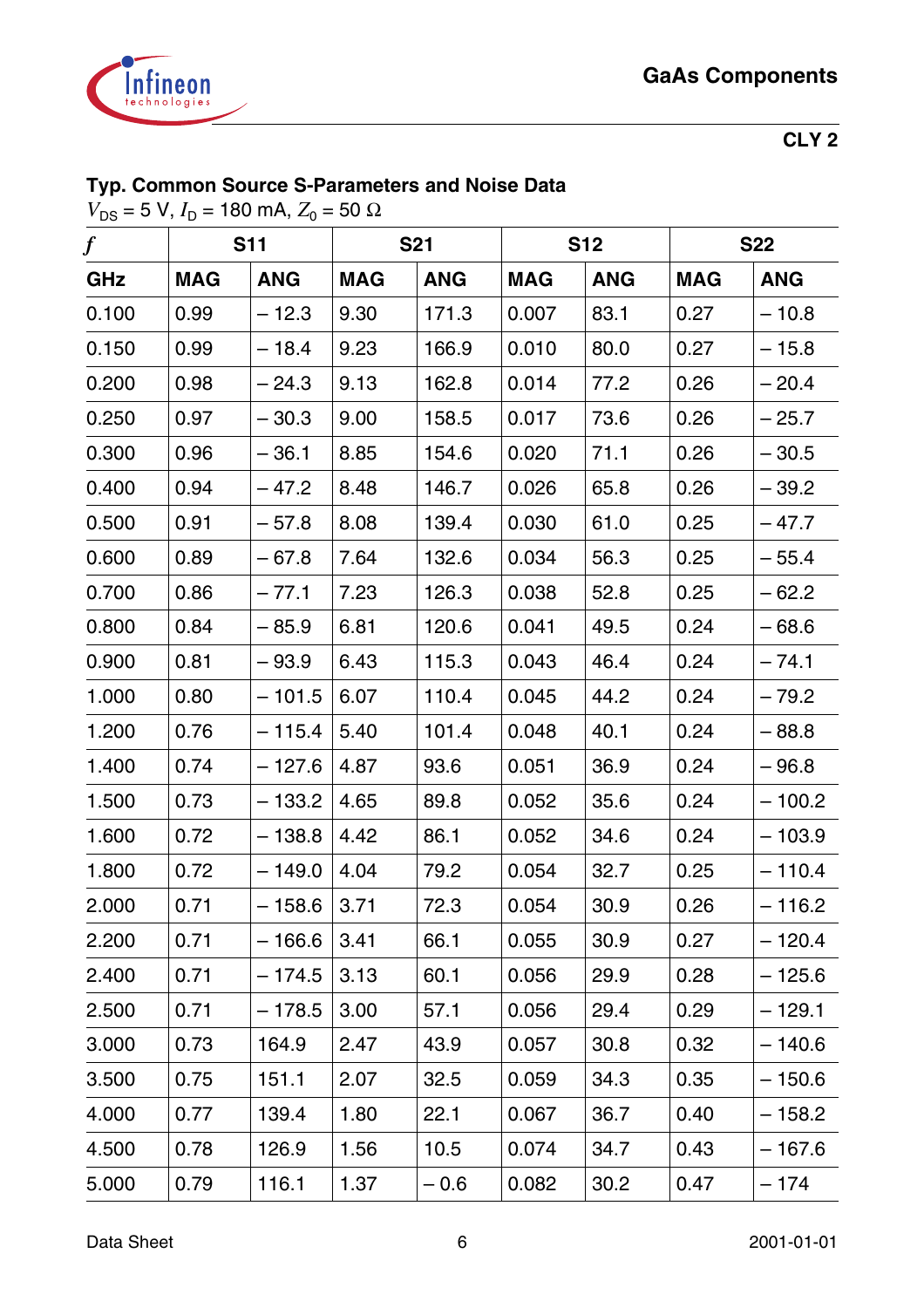

## **Typ. Common Source S-Parameters and Noise Data** (cont'd)

 $V_{DS}$  = 5 V,  $I_D$  = 180 mA,  $Z_0$  = 50 Ω

| .,    | <b>S11</b> |            | <b>S21</b> |            | <b>S12</b> |            | <b>S22</b> |            |
|-------|------------|------------|------------|------------|------------|------------|------------|------------|
| GHz   | <b>MAG</b> | <b>ANG</b> | <b>MAG</b> | <b>ANG</b> | <b>MAG</b> | <b>ANG</b> | <b>MAG</b> | <b>ANG</b> |
| 5.500 | 0.81       | 105.6      | 1.18       | $-11.6$    | 0.083      | 26.7       | 0.51       | 178        |
| 6.000 | 0.84       | 96.3       | 1.00       | $-20.8$    | 0.086      | 22.9       | 0.54       | 169.6      |

| J   | min  | opt        |            | $R_{N}$ | $r_{\rm N}$ |
|-----|------|------------|------------|---------|-------------|
| GHz | dB   | <b>MAG</b> | <b>ANG</b> | 77      |             |
| 0.9 | 0.83 | 0.559      | 61         | 14.1    | 0.281       |
| 1.8 | 1.48 | 0.580      | 99         | 13.6    | 0.272       |

Additional S-Parameter available on data disc!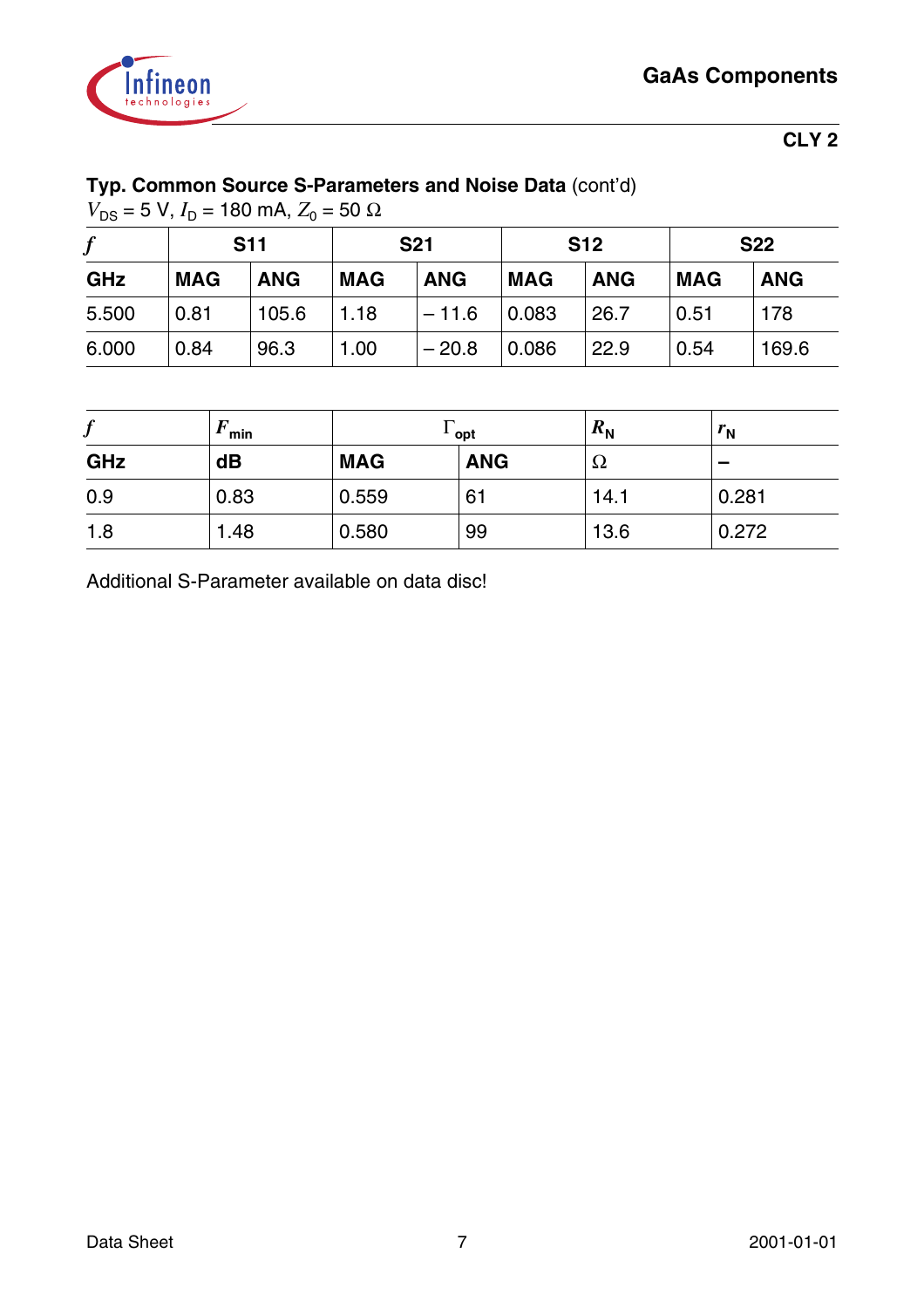

## **Total Power Dissipation**



### **Permissible Pulse Load**

 $P_{\text{tot\_max}}/P_{\text{tot\_DC}} = f(t_P)$